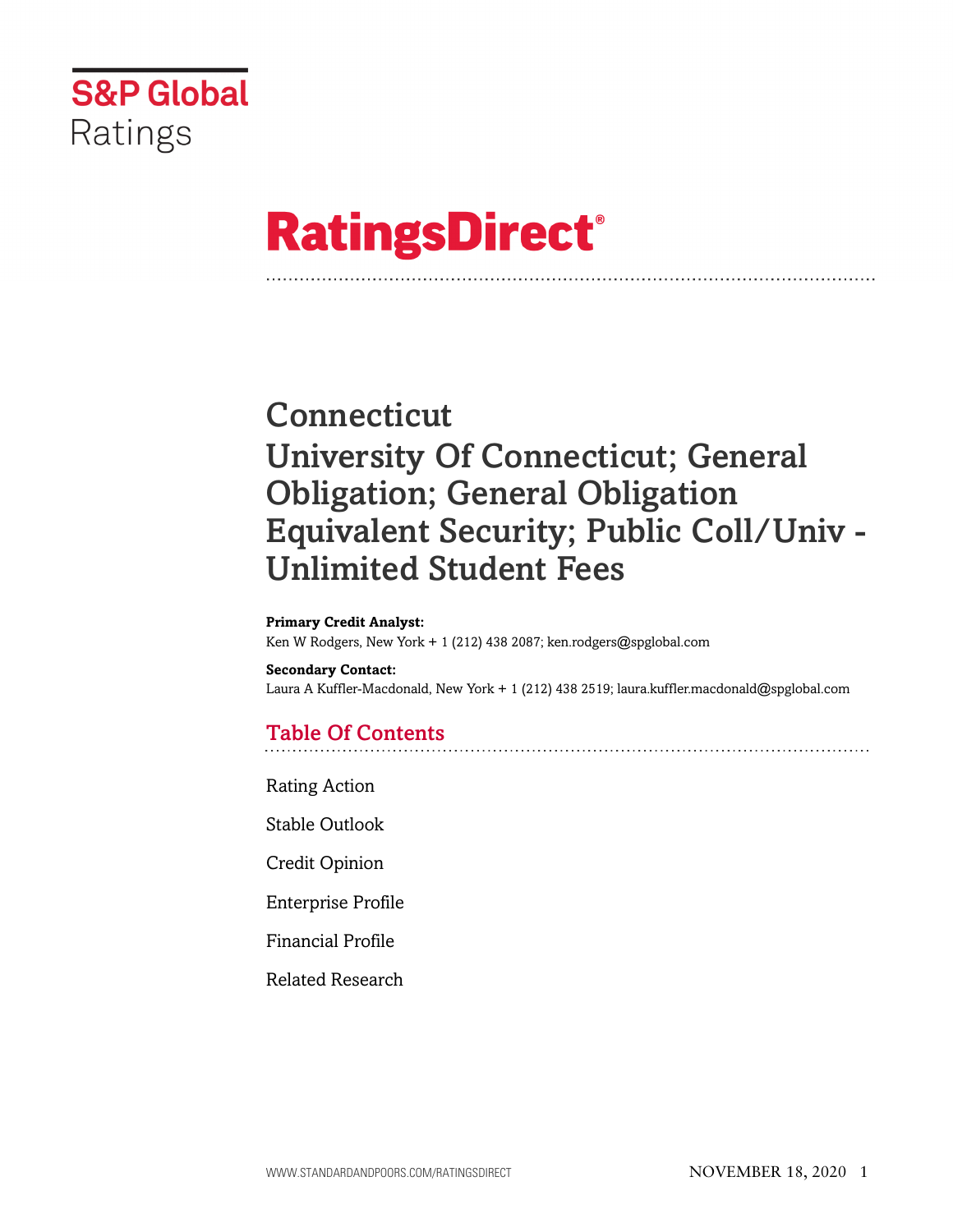# **Connecticut** University Of Connecticut; General Obligation; General Obligation Equivalent Security; Public Coll/Univ - Unlimited Student Fees

| <b>Credit Profile</b>                                                              |              |          |  |  |  |
|------------------------------------------------------------------------------------|--------------|----------|--|--|--|
| US\$163.015 mil GO bnds (Connecticut) ser 2020A dtd 12/02/2020 due 02/15/2040      |              |          |  |  |  |
| Long Term Rating                                                                   | $A+$ /Stable | New      |  |  |  |
| US\$118.905 mil GO rfdg bnds (Connecticut) ser 2020A dtd 12/02/2020 due 02/15/2031 |              |          |  |  |  |
| Long Term Rating                                                                   | $A+$ /Stable | New      |  |  |  |
| <b>University of Connecticut, Connecticut</b>                                      |              |          |  |  |  |
| Connecticut                                                                        |              |          |  |  |  |
| University of Connecticut (Connecticut) GO                                         |              |          |  |  |  |
| Long Term Rating                                                                   | $A+$ /Stable | Affirmed |  |  |  |

# <span id="page-1-0"></span>Rating Action

S&P Global Ratings assigned its 'A+' long-term ratings to Connecticut's \$281.9 million series 2020A general obligation (GO) bonds, issued for University of Connecticut (UConn), and affirmed its 'A+' rating on all of UConn's outstanding parity secured GO bond issues (multiple series). In addition, S&P Global Ratings affirmed its 'A+' long-term ratings on UConn's special obligation-student fee revenue (SO-SFR) bonds. Total debt on a pro forma basis affected by this rating action, inclusive of the current debt issuance, minor loans, and capitalized leases, at UConn's latest audited fiscal year ended June 30, 2019, is \$2.21 billion. The outlook is stable for all issues.

The series 2020A bonds issued pursuant to the state's University of Connecticut 2000 Act are referred to as general obligation debt service commitment (GO-DSC) bonds as they are backed by both the university's GO pledge and the state's commitment to pay debt service. In contrast, student fee revenue secure UConn's SO-SFR bonds. We understand proceeds from the current debt issues are for various projects authorized pursuant to the UConn 2000 infrastructure improvement program.

The long-term ratings reflect our view that UConn's firm enrollment trend, respectable financial resources and excellent debt and contingent liability position, the latter largely reflecting the state's debt service commitment behind most of the university's debt, offset to some degree what we believe is historically poor financial performance made more so by the impact of the COVID-19 pandemic. The state's extremely high fixed-costs pressure its finances, but despite this constraint, we currently rate UConn one notch above the state (For more detail, please refer to our Connecticut analysis, published April 2, 2020) as UConn derives just under 75% of its revenue from non-state sources and exhibits certain other characteristics that make it somewhat independent of the state in our view.

While there is a high level of uncertainty regarding the duration and extent of the effects of the COVID-19 pandemic,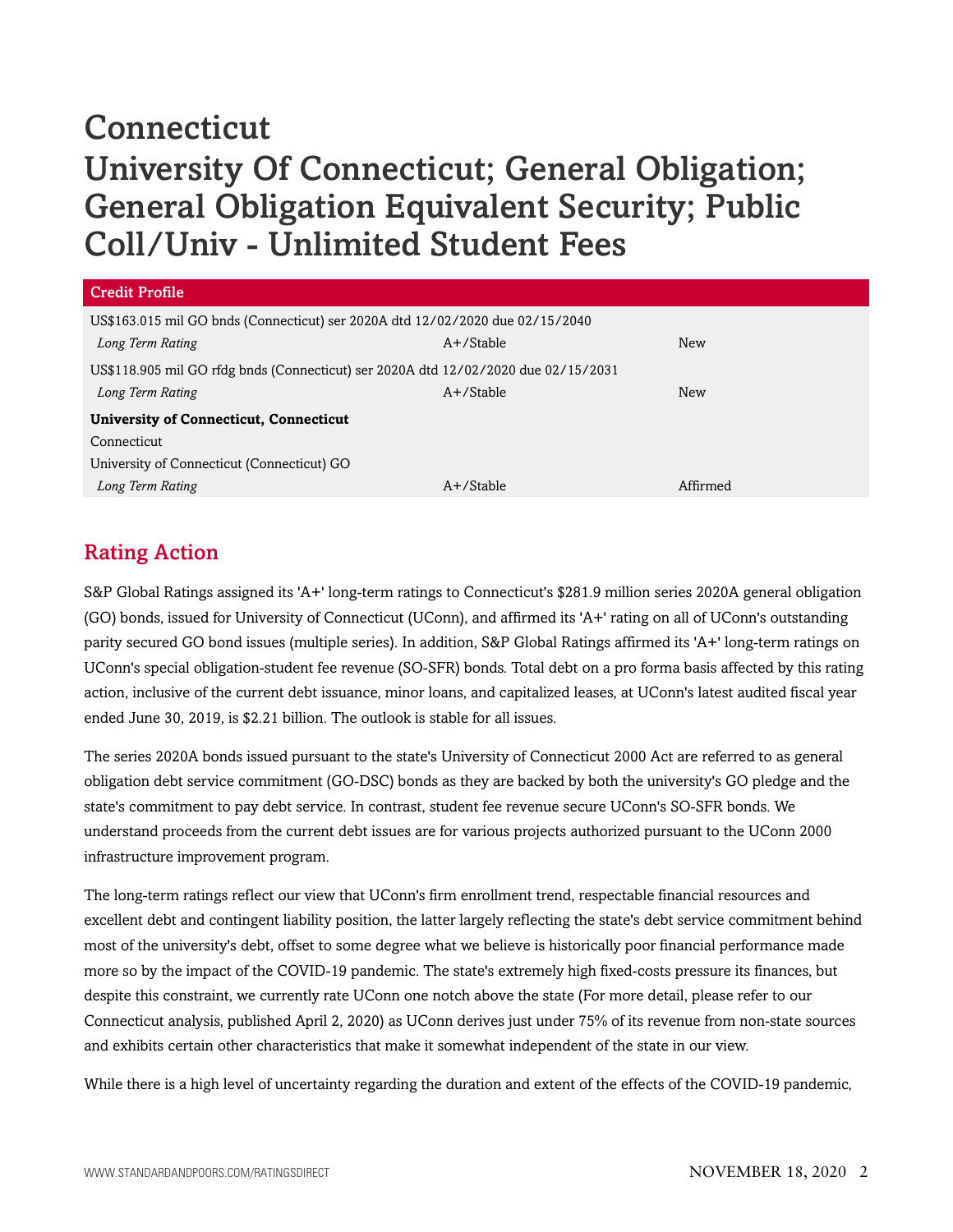we believe UConn has taken prudent steps to ensure the safety of its students, faculty, and staff while also remaining financially responsible. In March 2020, UConn transitioned to an online format for the remainder of the spring and summer 2020 sessions. Residence halls were closed to the majority of students, and UConn provided prorated refunds for housing and dining totaling about \$5.5 million to students living on campus before the rise in the pandemic. In fall 2020, UConn resumed on-campus instruction and plans on not having students return to campus following the Thanksgiving break until mid-January of 2021. The classes presently offered are a mix of in-person and online. The university expects students to be back on campus Jan. 25, with no spring break later in the term. Total full-time-equivalent (FTE) enrollment for fall 2020 is 28,979, up 2.1% from 28,389 in fall 2019. Total international FTE enrollment represents 10.6% (3,078) of the total fall 2020 FTE enrollment, down 9.9% from the fall 2019 international FTE enrollment of 3,416. The university on its web site maintains a COVID-19 dashboard that indicates as of Sunday Nov. 15, 5,000 students were in residence on the main Storrs campus with current positive/symptomatic cases of 58 for a 1.16% positivity rate.

UConn received \$17.9 million from the Higher Education Emergency Relief Fund through the Coronavirus Aid, Relief, and Economic Security (CARES) Act, split evenly between the student and institutional portion. In fiscal 2020, \$5.2 million was received and substantially distributed as aid to students. In fiscal 2021, \$9.2 million has been received; \$5.4 million was used as reimbursement of institutional expenditures directly related to the pandemic, and \$3.8 million was distributed as aid to students.

As a result of management's realignment of predating the pandemic as well as CARES Act funding and expense cuts, management achieved a 3.5% net operating income in fiscal 2019. We understand for fiscal 2020 based on unaudited results the university expects to post a decrease in net position of \$350.6 million. In our opinion, UConn faces a number of challenges in fiscal 2021 including a 3.95% cut in state appropriations, anticipated revenue declines (in areas such as athletics and auxiliaries), and expense increases (in areas such as technology and virus testing), nevertheless, we understand that as of September 2020 the budgeted deficit for the year is \$76 million with various mitigation measures expected to total \$48 million leaving a net budget deficit of \$27.5 million. The university in its most recent request to the state for its fiscal 2021 through 2022 biennium budget has requested \$28 million as a one-year COVID bridge. Connecticut notified UConn on Nov. 17, 2020, that it is eligible for an additional \$20 million in COVID-Relief Funds and as such its net budget deficit for fiscal 2021 should be approximately \$8 million. Cash and investments totaled at fiscal year-end 2019 total \$407.3 million. Philanthropy has been solid, with private gifts reaching their highest level ever as detailed in the Credit Overview section. Although in our opinion the university has taken prudent steps to address COVID-19, we understand the virus to be a global risk, and unforeseen pressures related to the pandemic could materially affect demand or finances.

#### Credit overview

We assessed UConn's enterprise profile as very strong and its financial profile as strong, leading to an initial indicative stand-alone credit profile rating of 'a+' and final bond issue rating of 'A+'. The university's very strong enterprise profile, in our view, is characterized by its flagship status within the state's higher educational system that enjoys solid demand, strong student quality, good retention and has a favorable graduation rate. In addition, in our view management and governance is satisfactory. The university's strong financial profile reflects our view of its superior debt & contingent liabilities position, by virtue of the high degree of state support, robust financial management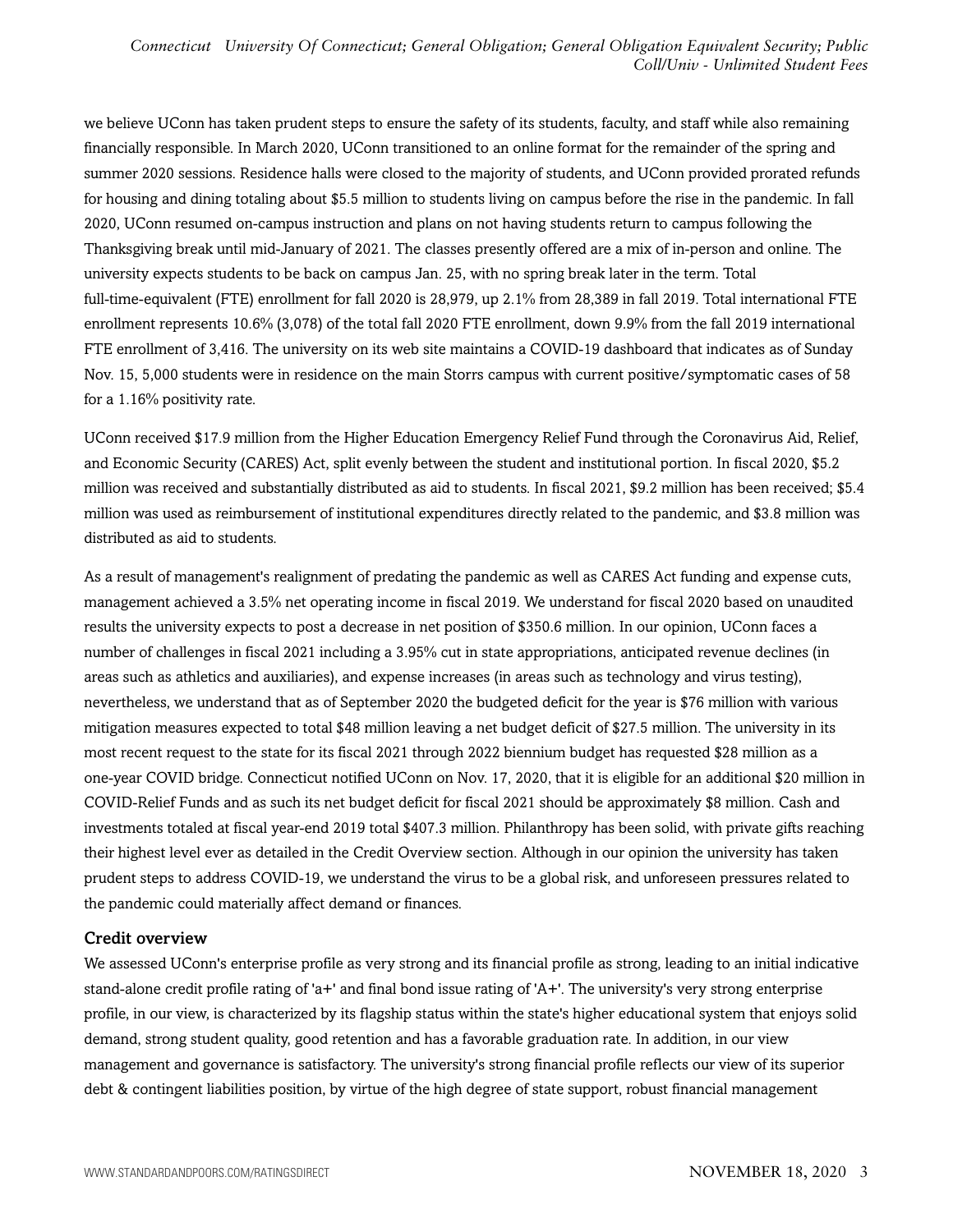policies, respectable financial resources and poor financial performance.

UConn derives a fair amount of financial support from Connecticut through its operating appropriation, capital support in the form of its GO-DSC bonds, and reimbursement of a portion of costs associated with its fringe benefits. However, we believe UConn exhibits enough independence from the state such that the rating is not linked to the rating on the state. UConn derives most of its operating revenue, 74%, from non-state supported sources e.g., tuition and fees, grants and contracts revenue, auxiliary operations, and health care and professional services revenue. In addition, we view UConn's financial resources as sufficient to support the rating supplemented by the university's robust philanthropic support realized through the University of Connecticut Foundation (fiscal 2019 and 2018 contributions \$89.6 million and \$65.0 million, respectively). However, since Connecticut influences a number of decisions UConn makes about its strategic priorities and financial practices the rating on the state informs our thinking about our view of UConn's financial profile.

The rating further reflects our opinion of UConn's credit strengths, which include:

- Status as the flagship public university in Connecticut;
- A favorable FTE enrollment trend with growth in each of the past five fall enrollment periods;
- Longer term trend of increasing selectivity and improved graduation rates;
- Significant state support for capital with almost all capital needs paid for directly by the state pursuant to the UConn 2000 Act while state operating appropriation declined in both fiscal 2017 and 2018 and is scheduled to decline in fiscal 2021 due to the state's budgetary pressures;
- Continued progress in implementing Next Generation Connecticut-- a major \$1.55 billion initiative begun in July 2015 and being made through fiscal year 2027 to promote growth in the STEM disciplines--however, operating appropriations from the state for fiscal years 2015 through 2019 were significantly reduced relative to what was originally planned due to the state's fiscal challenges;
- More than adequate available resources to support the rating with an estimated 119.9% adjusted unrestricted net assets to pro forma debt ratio for fiscal 2019 excluding state supported debt (GO-DSC); and
- Somewhat high, but manageable, debt burden as most debt is state supported while the debt burden associated only with student fee revenue-backed debt is very modest.

Factors diminishing UConn's credit strengths in our view include:

- Recurring operating deficits on a full-accrual basis in each of the past five audited fiscal years through and including June 30, 2019, and anticipated for fiscal 2020 as the university doesn't budget for depreciation, although its budgets attain near break-even or better performance on a cash basis in most recent years except for fiscal years 2018 and 2019;
- Continuing large capital needs that have pushed outstanding debt over the past five years on a pro forma basis (inclusive of the current issuance) to \$2.2 billion at fiscal year-end 2019 from \$1.3 billion at fiscal year-end 2015; and
- Strong competition from private and public colleges and universities throughout the U.S. and particularly in the northeast where most students reside.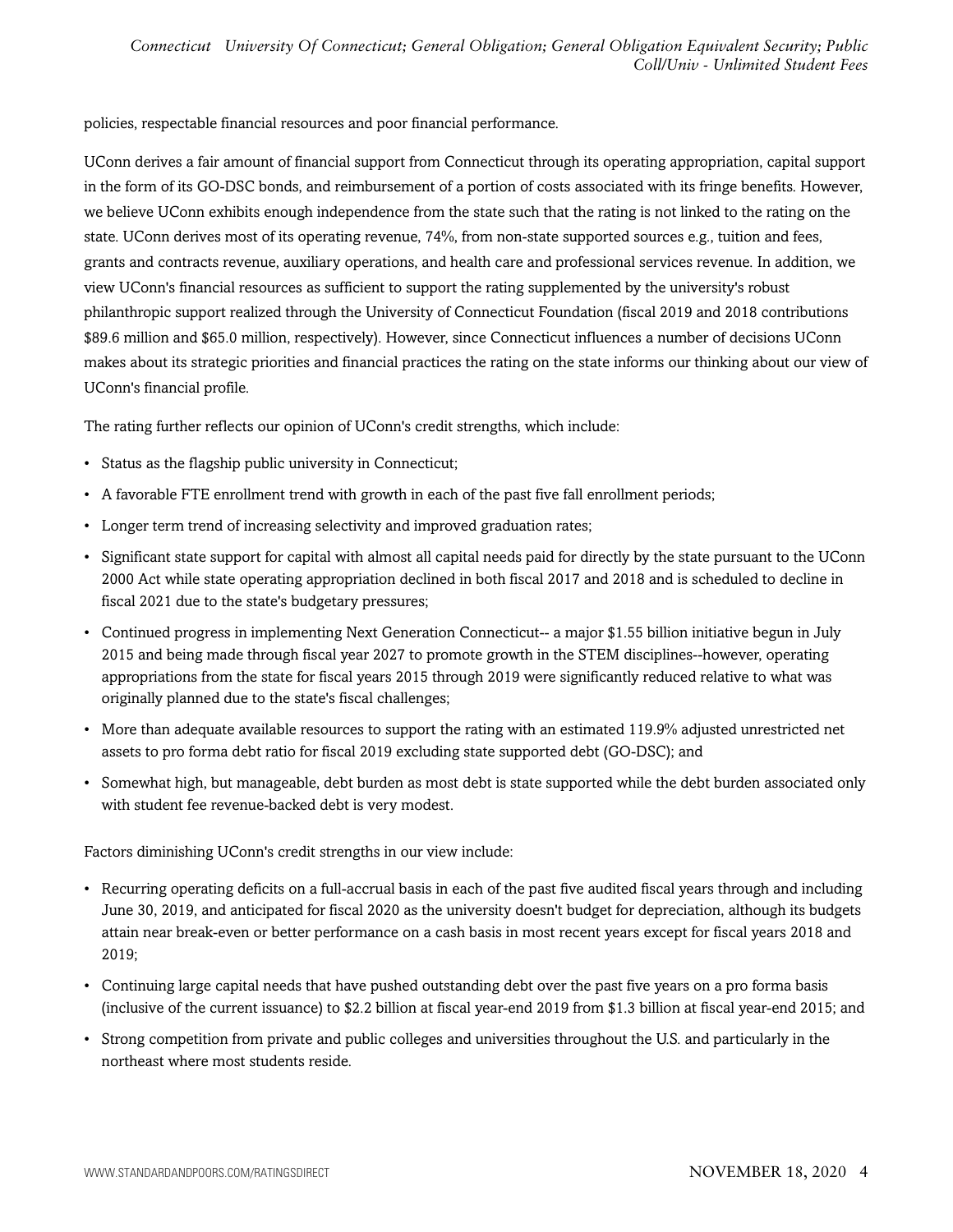The stable outlook reflects our view that over the next two years UConn's enrollment is likely to remain firm despite an increasingly competitive northeast higher education market while ongoing state budgetary pressure depresses financial performance and available resources growth. In addition, the outlook reflects our expectations that UConn's relatively new president along with other university officials will craft a new strategic plan this fiscal year that realistically reflects the university's constrained finances in a COVID-19 pandemic environment. In addition, we assume additional student fee secured revenue debt will be very modest if any at all and financial resources remain adequate to support the rating.

#### Environmental, social, and governance (ESG) factors

In our view, UConn, similar to other higher education institutions, faces elevated social risk as a result of uncertainty about the duration of the COVID-19 pandemic. Given the pandemic, the university's management team moved to implement remote learning in spring and summer 2020 to protect students' health and safety and limit social risk associated with the community spread of COVID-19. We view the risks posed by COVID-19 to public health and safety as a social risk under our ESG factors. Despite the elevated social risk, we believe UConn's environmental and governance risk are in line with our view of the sector as a whole.

### <span id="page-4-0"></span>Stable Outlook

#### Downside scenario

A lower rating is possible if student demand begins to slow leading to a reduction in net tuition revenue growth that when combined with a more stringent state operating appropriation perpetuates cash-based deficits and a reduction in available resource ratios. Also, additional debt without a commensurate increase in available resources could pressure the ratings. We could also consider a negative rating action during the outlook period should unforeseen pressures related to the pandemic materially affect demand, finances, or the trajectory of the university's plan.

#### Upside scenario

A higher rating is not likely during the outlook period in our view due to modest financial operations and available resources while the capital expansion program continues, albeit at a slightly reduced pace due to the state's budgetary situation. Consideration of a higher rating would be predicated upon enrollment growth continuing, total outstanding debt being reduced, and available resources improving. Furthermore, since UConn is dependent to some degree on Connecticut for operating and capital support, the rating on the state will continue to inform our view of UConn's financial profile.

# <span id="page-4-1"></span>Credit Opinion

# <span id="page-4-2"></span>Enterprise Profile

#### Economic fundamentals

In our view, UConn has limited geographic diversity with 26% of students coming from out of state. As such, our assessment of UConn's economic fundamentals is anchored by the Connecticut GDP per capita of \$76,961.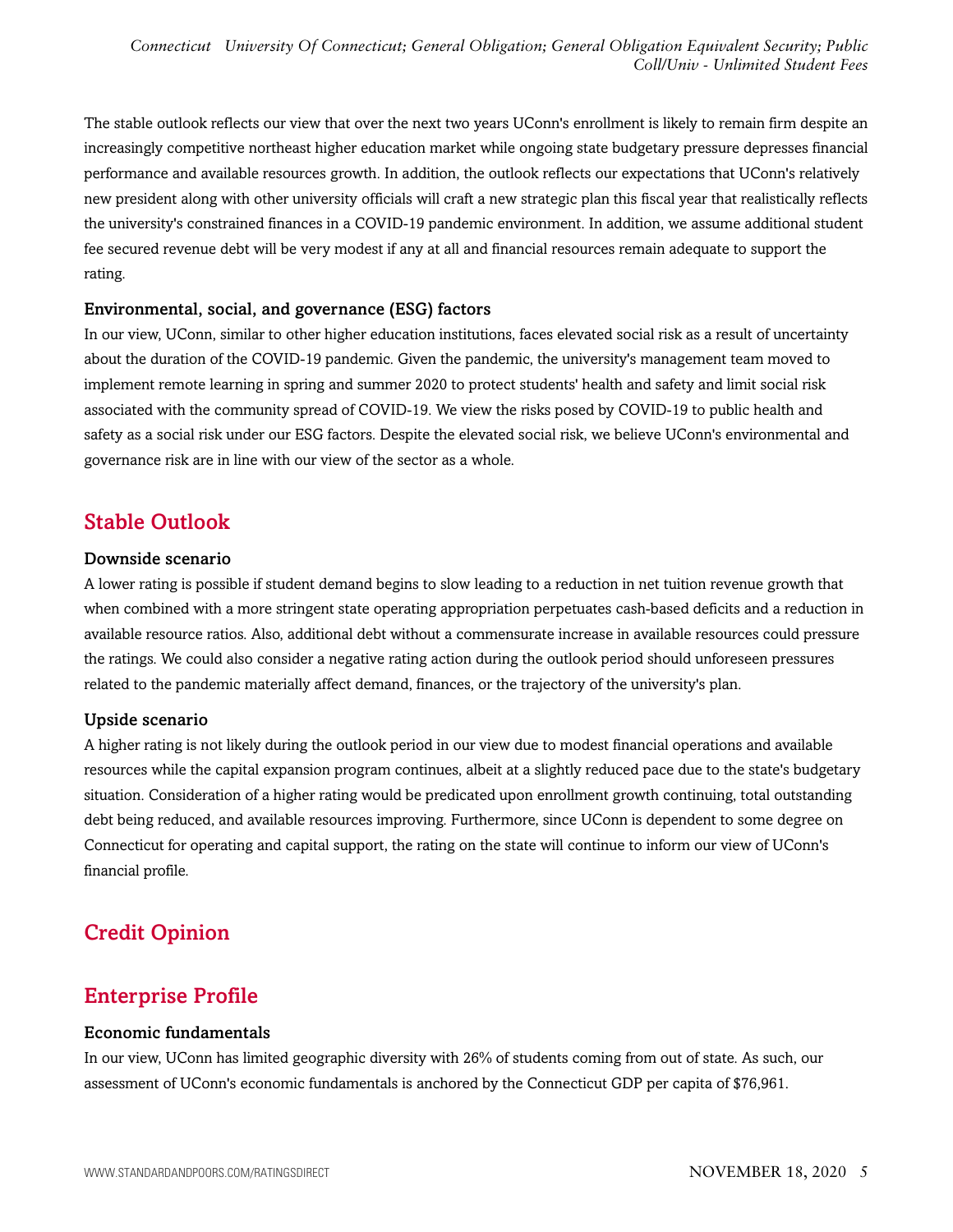*Connecticut University Of Connecticut; General Obligation; General Obligation Equivalent Security; Public Coll/Univ - Unlimited Student Fees*

#### UConn 2000 Act

The UConn 2000 Infrastructure Improvement Program established by the UConn 2000 Act is designed to modernize, rehabilitate, and expand the university's physical plant. The act provides for a three-phrase 32-year capital budget program from fiscal years 1996 through 2027, originally estimated to cost \$4.6 billion (the capital bonding program was extended through fiscal year 2027 in October 2018 by Public Act 17-2). UConn expects the GO bonds (state debt-service-commitment bonds) to finance \$4.3 billion, whereby the state pays directly for debt service out of general-fund resources; the balance of the estimated cost of the UConn 2000 projects may be met by state bonds, the university's special obligation student-fee revenue bonds, gifts, or other revenue or borrowing resources.

In connection with the UConn 2000 program, the university issued approximately \$3.1 billion in par value of state debt-service-commitment bonds (excluding the current issuance and refunding issues) that provided \$3.3 billion in project funding, leaving \$900 million in future project costs to be financed with state debt-service-commitment bonds. UConn also issued approximately \$340.3 million (not including refunding bonds) of special obligation student-fee revenue bonds to fund \$341.2 million of UConn 2000 project costs of which \$200.9 million is currently outstanding, and an additional \$81.9 million in a nonpublicly offered governmental lease-purchase agreement for the UCONN2000 Heating Plant Upgrade project (also referred to as the Cogeneration Utility Plant on the Storrs Campus) of which \$27 million is outstanding, and \$5.4 million for a hotel which has been paid off.

In December 2012, UConn's health center entered into a \$203 million credit tenant lease with a private investor for the construction of a new ambulatory care center and with parking facilities. Also, UConn Health Center in the spring of 2016 completed construction of a new patient tower. The new tower and the ambulatory care facility, along with the renovation of other health center facilities, are part of the economic revitalization plan known as Bioscience Connecticut.

#### Market position and demand

Founded in 1881, UConn is one of the nation's nine colonial land grant colleges and since 1965 has been the flagship institution of the state's higher education system. UConn offers eight undergraduate degrees, seventeen graduate degrees, and six professional degree programs through its 14 different colleges and schools. In addition to the main campus in Storrs, there are four undergraduate regional campuses throughout the state: Avery Point campus in Groton; new downtown Hartford campus that includes the university's re-located School of Law & Graduate Business Center; the Stamford campus; and the Waterbury campus. In addition, there is the campus for the university's Health Center in Farmington and School of Law in Hartford.

Total headcount enrollment (excluding UConn Health) over the past five years rose approximately 1.8% to 31,687 in fall 2019, from 31,119 in fall 2014 and rose an additional 1.1% to 32,023 in fall 2020 from the fall 2019 enrollment. Total FTE enrollment over the same period rose 3.5% to 28,389 in fall 2019, from 27,427 in fall 2014 and rose an additional 2.1% to 28,979 in fall 2020 from the fall 2019 FTE enrollment. Management expects enrollment to remain relatively flat for fall 2021 as the current and past year's reductions in state support affect the university. Connecticut residents typically make up approximately 74% of the undergraduate FTE enrollment of 23,453 in fall 2020.

UConn's selectivity has improved quite significantly as it accepted just 49.4% of the students that applied in fall 2020 in comparison with fall 2013 when it accepted 66.9% of the freshman applicants. Student quality, as measured by SAT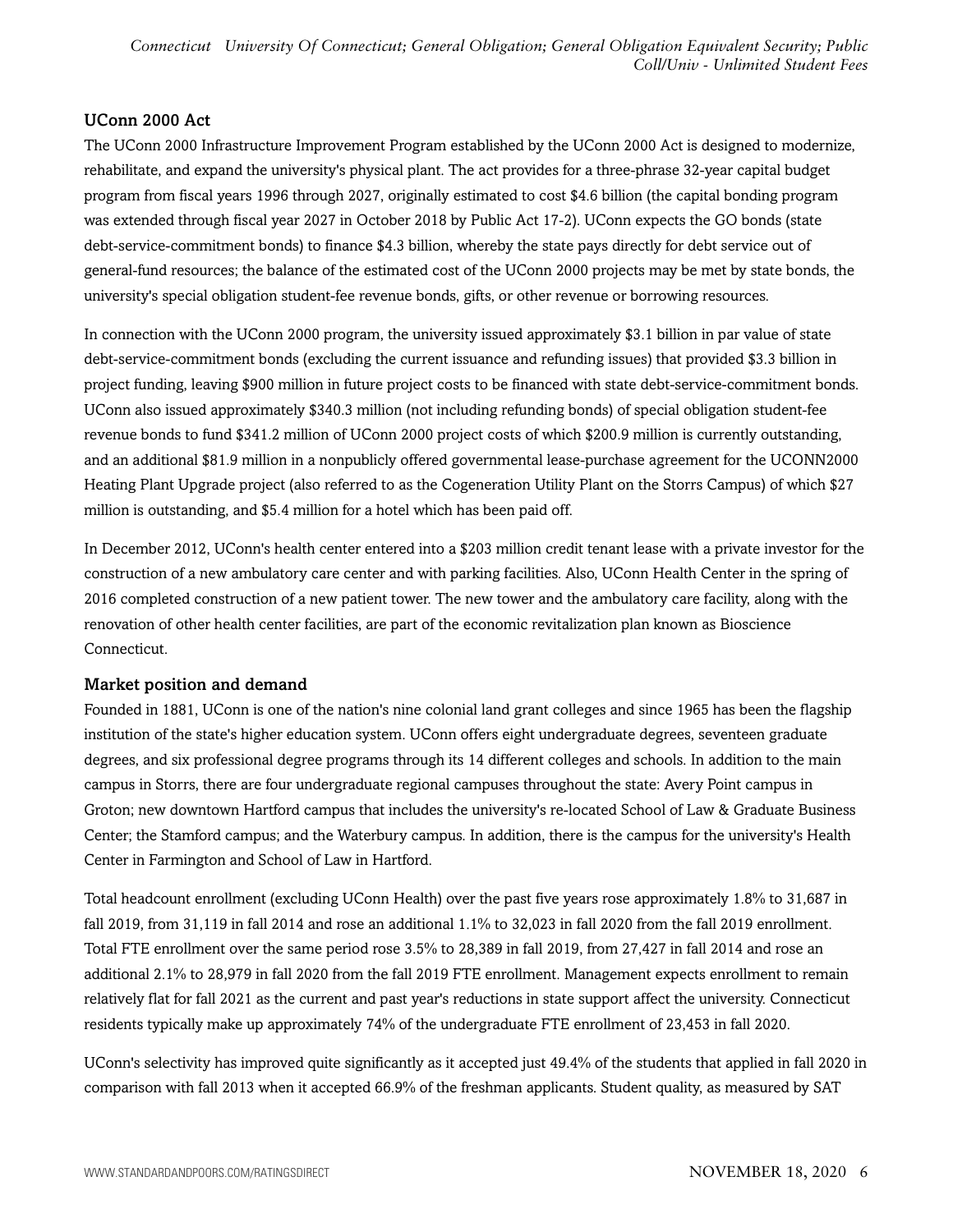scores, exceeds the state and national averages at 1296 for the fall 2020 entering freshman class. The university competes with a large number of northeastern public and private universities and generally has maintained very affordable tuition levels relative to these peer institutions.

For the 2020-2021 year, tuition and mandatory fees for in-state students totaled \$17,834; for out-of-state students, it was \$40,502.

#### Management and governance

UConn's management and governance is sound, led by Mr. Thomas C. Katsouleas, Ph.D. who became UConn's 16th president on Aug. 1, 2019. President Katsouleas came to UConn from the University of Virginia where he had been provost and executive vice president. Effective May 29, 2020, Mr. Carl W. Lejuez, Ph.D., became UConn's new provost and executive vice president for academic affairs. Mr. Lejuez comes to UConn from the University of Kansas where he was the dean of the college of liberal arts & sciences.

Dr. Andrew Agwunobi, a former director with Berkley Research Group (a consulting firm UConn Health has used), is the executive vice president for health affairs. The university in June 2018 issued a solicitation of interest seeking proposals for a public private partnership for UConn Health and its clinical enterprise (the hospital and medical group). The response period closed on Dec. 4, 2018, and UConn Health didn't find a suitable partner; however, we understand UConn Health continues to explore partnership opportunities with other health care entities and/or health systems. We also understand president Katsouleas is leading the initiative to develop the university's next strategic plan that is anticipated to be completed by the close of the current fiscal year.

#### UConn Health Center

The UConn Health Center consists of the School of Medicine, School of Dental Medicine, UConn John Dempsey Hospital, the UConn Medical Group, University of Connecticut Finance Corporation, Correctional Managed Healthcare, research labs and other support facilities. Founded in 1961, its campus is on 206 acres in Farmington, eight miles east of Hartford.

Through UConn John Dempsey Hospital (JDH; 234 licensed beds), the center provides specialized and routine inpatient and outpatient services. About 500 physicians are affiliated with the UConn Health Center either through admitting privileges to its health facilities or conducting research on the university's behalf. The UConn Medical Group is the largest medical practice in Greater Hartford, offering patients access to health care services from more than 400 Health Center physicians in more than 50 specialties. As of fall 2020, UConn Health had approximately 646 professional students in the Schools of Medicine and Dental Medicine, 290 graduate students in Master's and Doctoral programs, and approximately 780 residents and postdoctoral fellows. Management notes that enrollment at UConn Health had been flat historically and that a key component of the Bioscience Connecticut initiative is to grow enrollment by 30%.

The 449 students enrolled in the medical school in fall 2020 represent an increase of 10% over the fall 2016 enrollment of 408 students and management indicated this indicates significant progress in attaining Bioscience Connecticut goals.

A major \$864 million expansion and renovation program at the UConn Health Center that is part of the Bioscience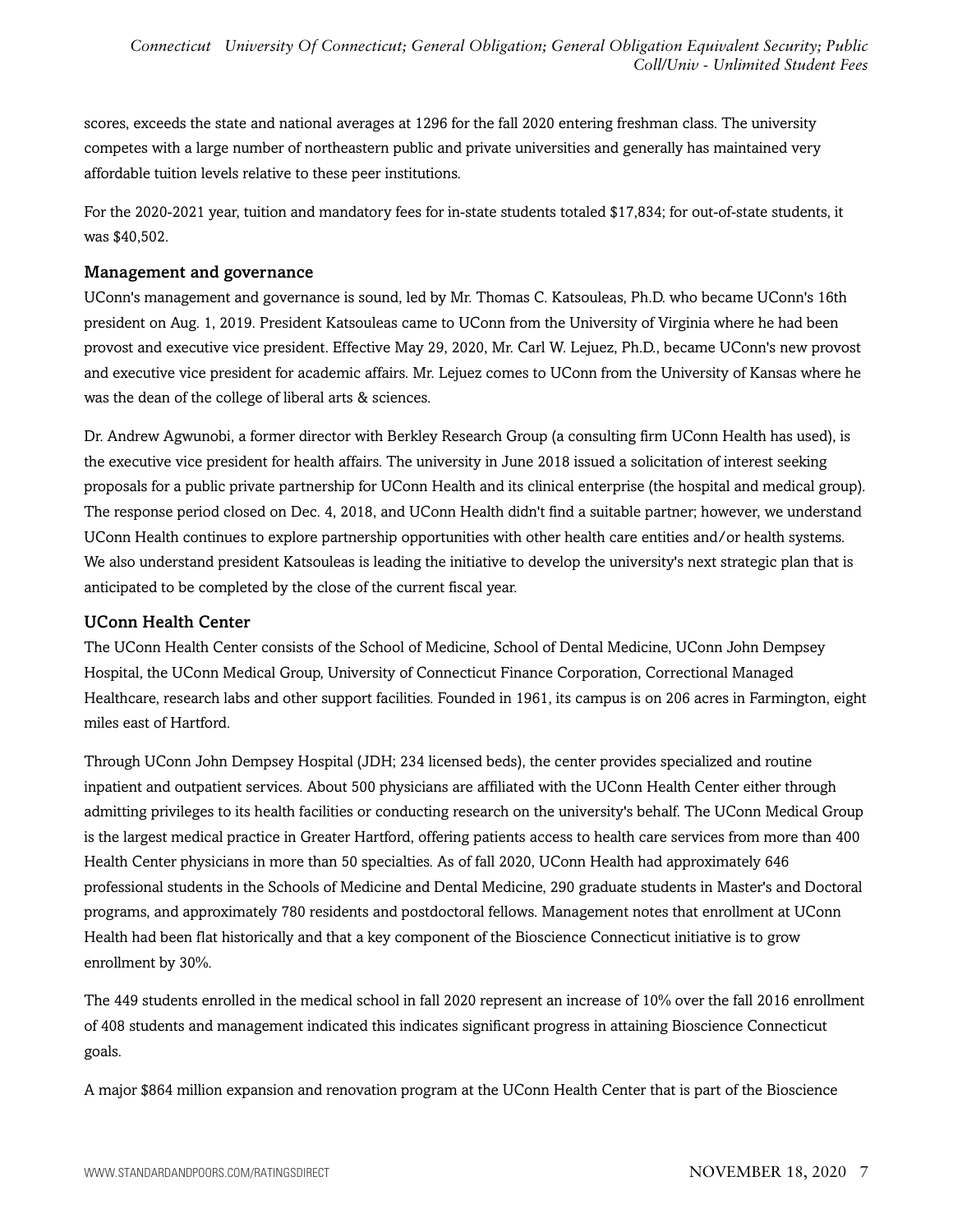Connecticut plan was completed in 2018. The expansion and renovation program included a \$318 million patient tower that opened in May 2016, renovations, and conversion of the existing hospital to a research building for \$163 million, and a new \$203 million ambulatory care center that opened mid-September 2016.

## <span id="page-7-0"></span>Financial Profile

#### Financial management policies

UConn has formal policies for endowment, investments, and debt. It operates according to a five-year strategic plan, has a formal reserve liquidity policy, and centrally manages both cash and debt. The university meets standard annual disclosure requirements. The financial policies assessment reflects our opinion that while there may be some areas of risk, the organization's overall financial policies shouldn't impair its future ability to pay debt service. Our analysis of financial policies includes a review of the organization's financial reporting and disclosure, investment allocation and liquidity, debt profile, contingent liabilities, and legal structure and a comparison of these policies with comparable providers.

#### Financial performance

UConn's revenue diversity for fiscal 2019 is good with student dependence (net tuition and auxiliary revenue) of 56.0%, state operating appropriation of 25.6%, research grants and contracts of 10.0%, and other, 8.4%.

UConn's operating appropriation for fiscal 2019 was \$194.7 million compared with \$191.3 million in fiscal 2018. Also, the state picks up fringe benefit and other costs that totaled \$162.0 million in fiscal 2019 and was \$151.70 million in fiscal 2018. UConn Health Center receives a separate appropriation from the university. UConn Health's appropriation for fiscal 2019 totaled \$135.8 million an increase from the fiscal 2018 appropriation of \$117.7 million.

UConn's financial operating performance is consistently negative on a full accrual basis. In fiscal 2019 adjusted operating loss is \$168.7 million (negative 10.8 %) compared with \$173.4 million (negative 11.7 %) in fiscal 2018. Results have generally been near breakeven or better on a cash basis in years prior to fiscal 2018; however, in fiscal 2019 and 2018 it appears small cash deficits were recorded as depreciation in each year was \$119.3 million and \$108.2 million, respectively. The more recent strained financial performance seems to be due in part to state operating appropriation limitations and a rise in student financial aid. In fiscal 2017, UConn recorded an adjusted cash based operating surplus of \$29.9 million representing 2.1% of total adjusted operating expense of \$1.41 billion a favorable improvement over the prior year's cash-based deficit of 1% of total adjusted operating expense of \$1.44 billion. On a current fund budgetary (cash) basis, UConn estimates it will incur a slight operating deficit in fiscal 2020 and a potentially larger deficit in fiscal 2021 depending upon its ability to realize mitigation measures and obtain state support for costs associated with the COVID-19 pandemic.

The financial results generally relate to all UConn programs except for the Health Center. Programs included are the Storrs-based undergraduate and graduate programs, the regional campuses, the School of Law, and the School of Social Work. Although the Health Center and the university are both part of a larger system, each maintains separate budgets and receives separate state appropriations. In addition, the state issues its GO bonds to fund Health Center capital projects.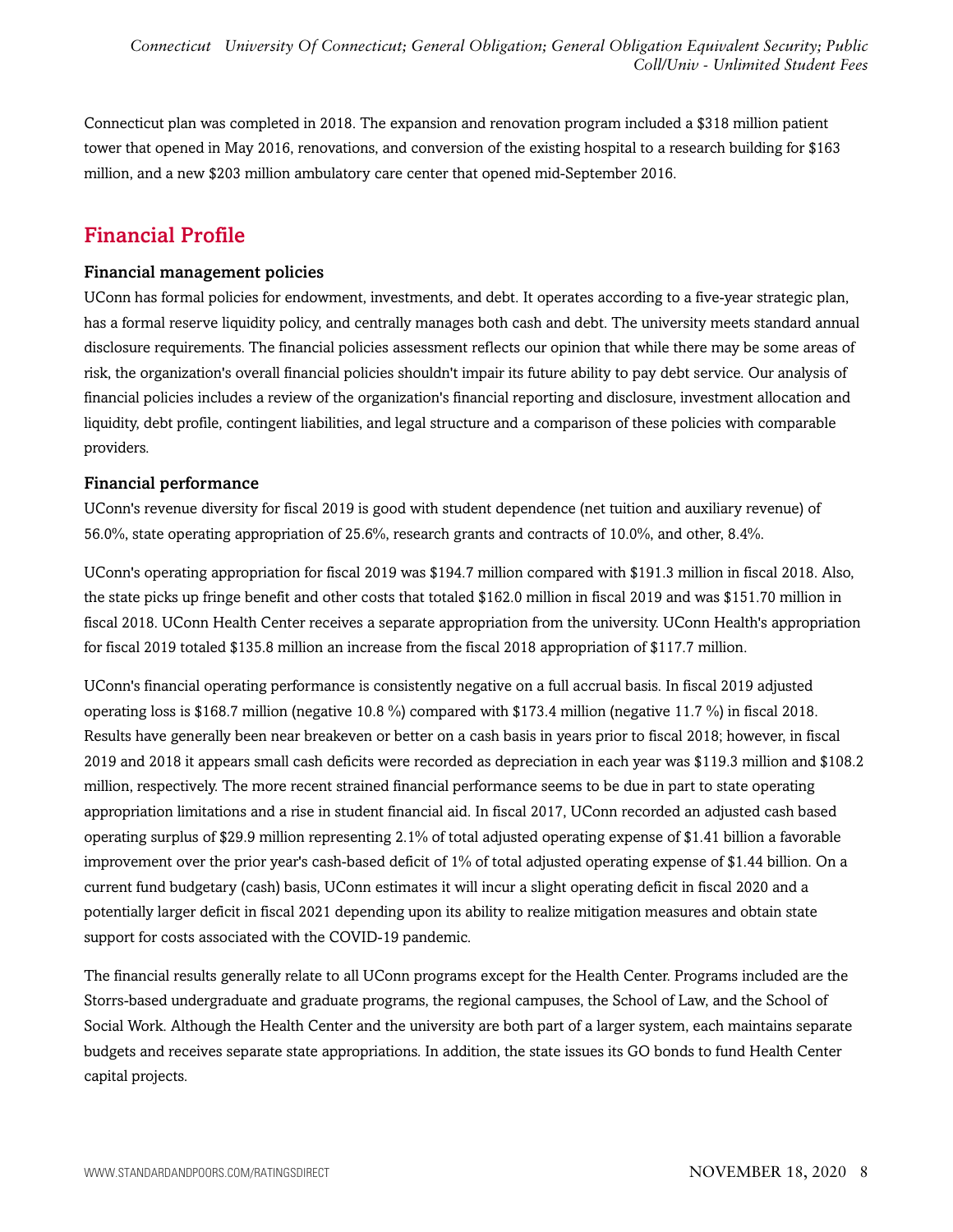UConn Health sustained a negative change in net position of \$65.3 million and \$38.1 million in fiscal years 2019 and 2018, respectively. UConn Health indicates these deficits are in part due to pension charges and increased depreciation costs associated with its new buildings that have come online over the past two years or so. UConn Health in fiscal 2016 realized an increase in net assets of \$149.8 million. Total operating revenues decreased 3.5% in fiscal 2019 to \$803.1 million from \$806.6 million in fiscal 2018. UConn Health ended fiscal 2019 with a loss of \$65.4 million compared with the prior year's loss of \$123.8 million (prior year loss includes GASB 68, 71 and 75 adjustments made for financial reporting purposes and not included in the operating budget).

#### Available resources

As of June 30, 2019, adjusted unrestricted net assets totaled \$280.0 million, an increase of 46% from fiscal 2018's \$192.3 million, the increase was driven by changes in pension liability, which increased \$77.8 million. Total adjusted unrestricted net assets equaled only 17.9% of operations and 12.6% of pro forma debt (inclusive of current issuance). However, we believe these numbers may be misleading given that UConn's high pro forma debt service burden of 15.5% is almost all directly covered by the state. If debt directly supported by the state is excluded, the adjusted unrestricted net assets to pro forma debt for fiscal 2019 would be 119.9% up from the prior year's 76.2% and more than ample to support the rating.

The university's endowment net assets are held by a separate foundation-University of Connecticut Foundation Inc. As of June 30, 2019, the UConn Foundation endowment pool totaled \$435.0 million and funds held in trust by others totaled \$27.8 million for a total endowment of \$462.8 million. Virtually all of the endowment's net assets are restricted.

Foundation officials raised \$89.6 million in fiscal 2020, \$82.5 million in fiscal 2019, and \$71.8 million in fiscal 2018. The goal is to increase annual fundraising to \$100 million.

#### Debt and contingent liabilities

In recent years, the university has received significant support from the state through appropriations, matching gifts aimed at increasing endowment, and the issuance of the debt-service-commitment bonds to help rejuvenate the Storrs and Farmington campuses and to a lesser extent the regional campuses.

The state in fiscal 2020 paid \$212.1 million for its debt service commitment on the \$1.6 billion of outstanding UConn 2000 bonds at fiscal year-end 2020. The amount represents more than the lion's share of our estimate of the university's total pro forma maximum annual debt service of approximately \$242.7 million that occurs in fiscal 2021.

We understand there are no definitive additional debt plans at this time.

We also understand from management that the state is legally responsible for the university's two defined-benefit pension plans: the State Employees' Retirement System (SERS) and the Connecticut Teachers' Retirement System (TRS). UConn follows GASB accounting standards requiring it to report a \$1.1 billion pension liability for fiscal 2019; however, UConn's real obligation is to make annual contributions to the plan that totaled \$94.4 million (SERS) and \$452,000 (TRS) in fiscal 2019. Pension expense in fiscal 2019 is \$94.8 million.

The state provides other post employee benefits (OPEB) to university employees through the State Employee OPEB Plan (SEOP). UConn under GASB reporting standard No. 75 had to record a \$1.3 billion liability in fiscal 2019 for OPEB; however, the university pays a portion via the state's fringe rate assessment and the state is responsible for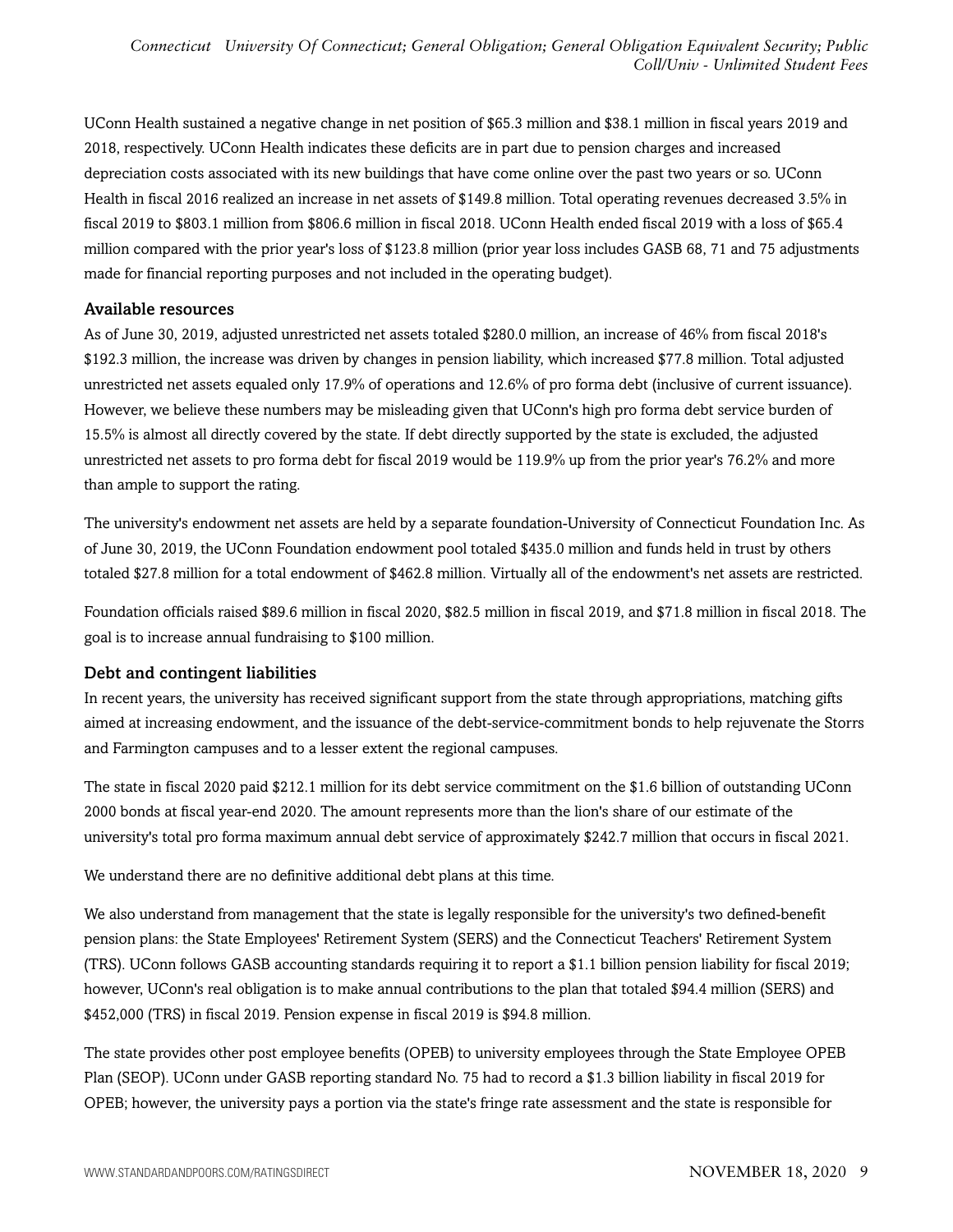funding post-retirement health care and life insurance benefits on a pay-as-you-go basis through an appropriation in the general fund according to UConn management. UConn recognized OPEB expense of \$90.4 million in fiscal 2019.

| University of Connecticut*, Connecticut--Enterprise And Financial Statistics |         |         |                               |             |           |                                                                     |
|------------------------------------------------------------------------------|---------|---------|-------------------------------|-------------|-----------|---------------------------------------------------------------------|
|                                                                              |         |         | --Fiscal year ended June 30-- |             |           | <b>Medians for 'A' rated</b><br>public colleges and<br>universities |
|                                                                              |         |         |                               |             |           |                                                                     |
|                                                                              | 2021    | 2020    | 2019                          | 2018        | 2017      | 2018                                                                |
| <b>Enrollment and demand</b>                                                 |         |         |                               |             |           |                                                                     |
| Headcount                                                                    | 32,023  | 31,687  | 31,646                        | 31,590      | 31,440    | <b>MNR</b>                                                          |
| Full-time equivalent                                                         | 28,979  | 28,389  | 28,287                        | 28,146      | 27,862    | 12,854                                                              |
| Freshman acceptance rate (%)                                                 | 56.1    | 49.4    | 48.8                          | 47.8        | 48.8      | 74.3                                                                |
| Freshman matriculation rate (%)                                              | 19.8    | 20.8    | 22.0                          | 22.5        | 21.8      | <b>MNR</b>                                                          |
| Undergraduates as a % of total<br>enrollment (%)                             | 74.8    | 73.9    | 74.2                          | 75.5        | 75.2      | 83.3                                                                |
| Freshman retention (%)                                                       | N.A.    | 94.0    | 93.0                          | 94.0        | 92.0      | 77.3                                                                |
| Graduation rates (six years) (%)                                             | N.A.    | 85.0    | 85.0                          | 83.0        | 82.0      | <b>MNR</b>                                                          |
| <b>Income statement</b>                                                      |         |         |                               |             |           |                                                                     |
| Adjusted operating revenue<br>(\$000s)                                       | N.A.    | N.A.    | 1,393,026                     | 1,305,756   | 1,338,721 | MNR                                                                 |
| Adjusted operating expense<br>(\$000s)                                       | N.A.    | N.A.    | 1,561,748                     | 1,479,200   | 1,413,600 | <b>MNR</b>                                                          |
| Net adjusted operating income<br>(\$000s)                                    | N.A.    | N.A.    | (168, 722)                    | (173, 444)  | (74, 879) | <b>MNR</b>                                                          |
| Net adjusted operating margin (%)                                            | N.A.    | N.A.    | (10.80)                       | (11.73)     | (5.30)    | (1)                                                                 |
| Estimated operating gain/loss<br>before depreciation (\$000s)                | N.A.    | N.A.    | (49, 376)                     | (65, 259)   | 29,928    | <b>MNR</b>                                                          |
| Change in unrestricted net assets<br>(UNA; \$000s)                           | N.A.    | N.A.    | (12, 486)                     | (1,331,971) | (52,456)  | MNR                                                                 |
| State operating appropriations<br>(\$000s)                                   | N.A.    | N.A.    | 356,898                       | 342,987     | 374,113   | <b>MNR</b>                                                          |
| State appropriations to revenue<br>(%)                                       | N.A.    | N.A.    | 25.6                          | 26.3        | 27.9      | 21.0                                                                |
| Student dependence (%)                                                       | N.A.    | N.A.    | 56.0                          | 57.8        | 54.2      | 52.4                                                                |
| Research dependence (%)                                                      | N.A.    | N.A.    | 10.0                          | 9.6         | 11.4      | <b>MNR</b>                                                          |
| Endowment and investment<br>income dependence (%)                            | N.A.    | N.A.    | 0.9                           | 0.5         | 0.2       | 0.7                                                                 |
| Debt                                                                         |         |         |                               |             |           |                                                                     |
| Outstanding debt (\$000s)                                                    | N.A.    | N.A.    | 2,012,165                     | 1,987,026   | 1,653,885 | 169,922                                                             |
| Proposed debt (\$000s)                                                       | N.A.    | N.A.    | 342,693                       | N.A.        | N.A.      | MNR                                                                 |
| Total pro forma debt (\$000s)                                                | N.A.    | N.A.    | 2,213,957                     | N.A.        | N.A.      | MNR                                                                 |
| Pro forma MADS                                                               | N.A.    | N.A.    | 242,662                       | N.A.        | N.A.      | MNR                                                                 |
| Current debt service burden (%)                                              | N.A.    | N.A.    | 14.80                         | 14.17       | 13.37     | MNR                                                                 |
| Current MADS burden (%)                                                      | N.A.    | N.A.    | 15.29                         | 14.69       | 14.61     | 4.50                                                                |
| Pro forma MADS burden (%)                                                    | N.A.    | N.A.    | 15.54                         | N.A.        | N.A.      | MNR                                                                 |
| <b>Financial resource ratios</b>                                             |         |         |                               |             |           |                                                                     |
| Endowment market value (\$000s)                                              | 476,582 | 462,836 | 462,836                       | 447,738     | 421,894   | 115,187                                                             |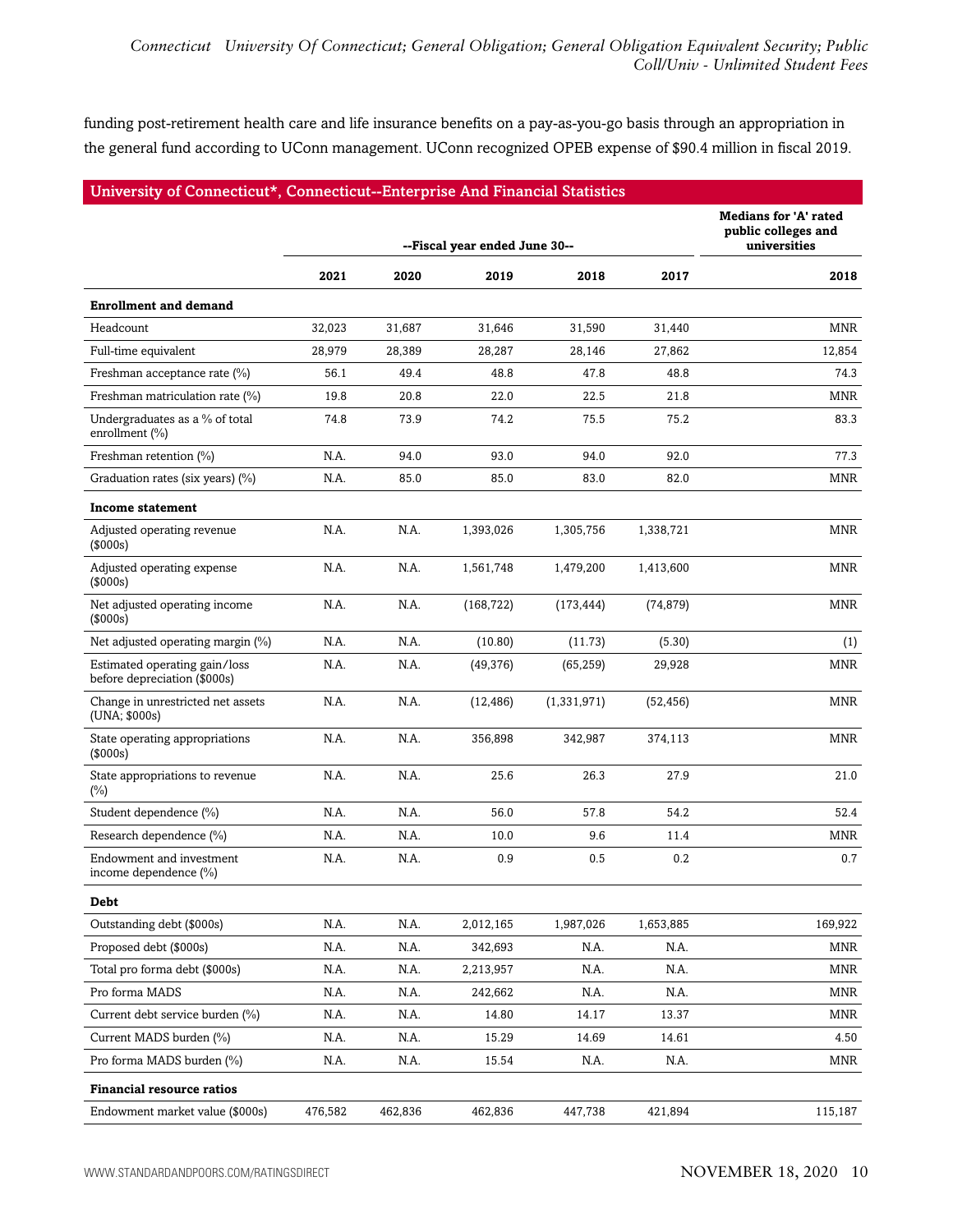#### University of Connecticut\*, Connecticut--Enterprise And Financial Statistics (cont.)

|                                                                 |      |      |                               |             |            | Medians for 'A' rated<br>public colleges and |
|-----------------------------------------------------------------|------|------|-------------------------------|-------------|------------|----------------------------------------------|
|                                                                 |      |      | --Fiscal year ended June 30-- |             |            | universities                                 |
|                                                                 | 2021 | 2020 | 2019                          | 2018        | 2017       | 2018                                         |
| Related foundation market value<br>(\$000s)                     | N.A. | N.A. | N.A.                          | 24,153      | 24,153     | 138,714                                      |
| Cash and investments (\$000s)                                   | N.A. | N.A. | 407,303                       | 363,145     | 383,517    | MNR                                          |
| UNA (\$000s)                                                    | N.A. | N.A. | (1,798,911)                   | (1,786,425) | (454, 454) | <b>MNR</b>                                   |
| Adjusted UNA (\$000s)                                           | N.A. | N.A. | 279,982                       | 192,341     | 237,319    | <b>MNR</b>                                   |
| Cash and investments to<br>operations (%)                       | N.A. | N.A. | 26.1                          | 24.6        | 27.1       | 46.3                                         |
| Cash and investments to debt (%)                                | N.A. | N.A. | 20.2                          | 18.3        | 23.2       | 100.6                                        |
| Cash and investments to pro<br>forma debt $(\%)$                | N.A. | N.A. | 18.4                          | N.A.        | N.A.       | <b>MNR</b>                                   |
| Adjusted UNA to operations (%)                                  | N.A. | N.A. | 17.9                          | 13.0        | 16.8       | 31.3                                         |
| Adjusted UNA plus debt service<br>reserve to debt (%)           | N.A. | N.A. | 13.9                          | 9.7         | 14.3       | 57.3                                         |
| Adjusted UNA plus debt service<br>reserve to pro forma debt (%) | N.A. | N.A. | 12.6                          | N.A.        | N.A.       | <b>MNR</b>                                   |
| Average age of plant (years)                                    | N.A. | N.A. | 13.1                          | 13.6        | 13.4       | 14.6                                         |
| OPEB liability to total liabilities<br>$(\%)$                   | N.A. | N.A. | 25.5                          | 25.9        | N.A.       | <b>MNR</b>                                   |

N.A.--Not available. MNR--Median not reported. MADS--Maximum annual debt service. Total adjusted operating revenue = unrestricted revenue less realized and unrealized gains/losses and financial aid. Total adjusted operating expense = unrestricted expense plus financial aid expense. Net operating margin = 100\*(net adjusted operating income/adjusted operating expense). Student dependence = 100\*(gross tuition revenue + auxiliary revenue) / adjusted operating revenue. Current debt service burden = 100\*(current debt service expense/adjusted operating expenses). Current MADS burden = 100\*(maximum annual debt service expense/adjusted operating expenses). Cash and investments = cash + short-term and long-term investments. Adjusted UNA = Unrestricted net assets + unrestricted net assets of the foundation. Average age of plant = accumulated depreciation/depreciation and amortization expense.

### <span id="page-10-0"></span>Related Research

Through The ESG Lens 2.0: A Deeper Dive Into U.S. Public Finance Credit Factors, April 28, 2020

| Ratings Detail (As Of November 18, 2020)                       |                 |          |  |  |  |
|----------------------------------------------------------------|-----------------|----------|--|--|--|
| University of Connecticut PCU USF (AGM)                        |                 |          |  |  |  |
| <b>Unenhanced Rating</b>                                       | A+(SPUR)/Stable | Affirmed |  |  |  |
| Univ of Connecticut PCU USF                                    |                 |          |  |  |  |
| Long Term Rating                                               | $A+$ /Stable    | Affirmed |  |  |  |
| Univ of Connecticut PCU_USF (BAM)                              |                 |          |  |  |  |
| <b>Unenhanced Rating</b>                                       | A+(SPUR)/Stable | Affirmed |  |  |  |
| <b>Connecticut</b>                                             |                 |          |  |  |  |
| University of Connecticut, Connecticut                         |                 |          |  |  |  |
| Connecticut (University of Connecticut) PCU_USF                |                 |          |  |  |  |
| Long Term Rating                                               | $A+$ /Stable    | Affirmed |  |  |  |
| Connecticut (University of Connecticut) PCU_USF (BAM) (SECMKT) |                 |          |  |  |  |
| <b>Unenhanced Rating</b>                                       | A+(SPUR)/Stable | Affirmed |  |  |  |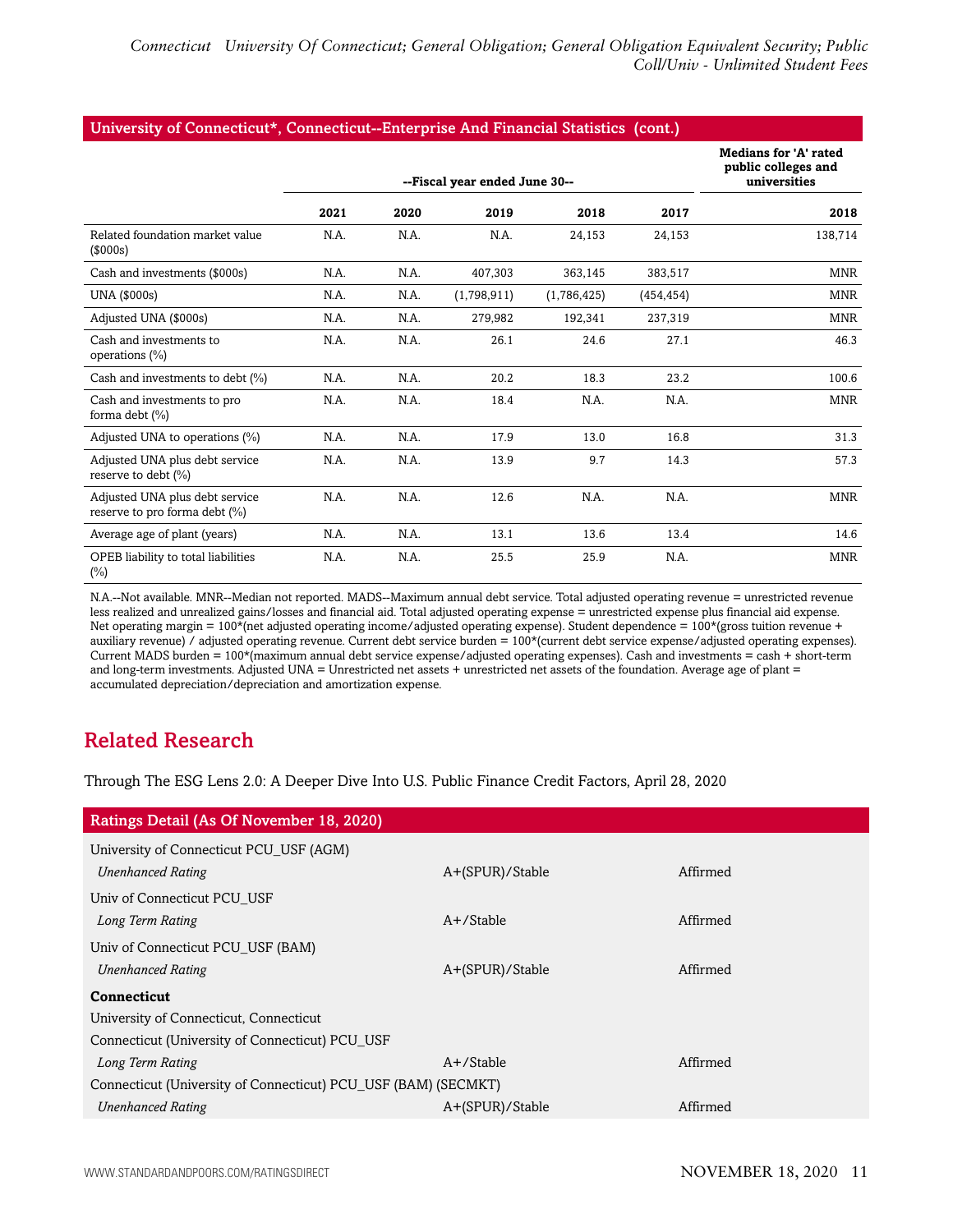*Connecticut University Of Connecticut; General Obligation; General Obligation Equivalent Security; Public Coll/Univ - Unlimited Student Fees*

| Ratings Detail (As Of November 18, 2020) (cont.)               |                 |          |  |  |  |
|----------------------------------------------------------------|-----------------|----------|--|--|--|
| Connecticut (University of Connecticut) PCU_USF (BAM) (SECMKT) |                 |          |  |  |  |
| <b>Unenhanced Rating</b>                                       | A+(SPUR)/Stable | Affirmed |  |  |  |
| Connecticut (University of Connecticut) PCU_USF (BAM) (SECMKT) |                 |          |  |  |  |
| <b>Unenhanced Rating</b>                                       | A+(SPUR)/Stable | Affirmed |  |  |  |
| Connecticut (Univ of Connecticut) PCU_USF                      |                 |          |  |  |  |
| Long Term Rating                                               | A+/Stable       | Affirmed |  |  |  |
| <b>University of Connecticut, Connecticut</b>                  |                 |          |  |  |  |
| Connecticut                                                    |                 |          |  |  |  |
| University of Connecticut (Connecticut) GO                     |                 |          |  |  |  |
| Long Term Rating                                               | A+/Stable       | Affirmed |  |  |  |
| University of Connecticut (Connecticut) GO                     |                 |          |  |  |  |
| Long Term Rating                                               | A+/Stable       | Affirmed |  |  |  |
| University of Connecticut (Connecticut) GO                     |                 |          |  |  |  |
| Long Term Rating                                               | A+/Stable       | Affirmed |  |  |  |
| University of Connecticut (Connecticut) GOEQUIV                |                 |          |  |  |  |
| Long Term Rating                                               | A+/Stable       | Affirmed |  |  |  |
| University of Connecticut (Connecticut) GOEQUIV                |                 |          |  |  |  |
| Long Term Rating                                               | A+/Stable       | Affirmed |  |  |  |
| University of Connecticut (Connecticut) GOEQUIV                |                 |          |  |  |  |
| Long Term Rating                                               | A+/Stable       | Affirmed |  |  |  |
| University of Connecticut (Connecticut) GOEQUIV                |                 |          |  |  |  |
| Long Term Rating                                               | A+/Stable       | Affirmed |  |  |  |
| University of Connecticut (Connecticut) GO                     |                 |          |  |  |  |
| <b>Unenhanced Rating</b>                                       | A+(SPUR)/Stable | Affirmed |  |  |  |
| University of Connecticut (Connecticut) GO                     |                 |          |  |  |  |
| <b>Unenhanced Rating</b>                                       | A+(SPUR)/Stable | Affirmed |  |  |  |
| University of Connecticut (Connecticut) GO (AGM)               |                 |          |  |  |  |
| <b>Unenhanced Rating</b>                                       | A+(SPUR)/Stable | Affirmed |  |  |  |
| University of Connecticut (Connecticut) GO (AGM)               |                 |          |  |  |  |
| <b>Unenhanced Rating</b>                                       | A+(SPUR)/Stable | Affirmed |  |  |  |
| University of Connecticut (Connecticut) GO (AGM) (SECMKT)      |                 |          |  |  |  |
| <b>Unenhanced Rating</b>                                       | A+(SPUR)/Stable | Affirmed |  |  |  |
| University of Connecticut (Connecticut) GO (AGM) (SECMKT)      |                 |          |  |  |  |
| <b>Unenhanced Rating</b>                                       | A+(SPUR)/Stable | Affirmed |  |  |  |
| University of Connecticut (Connecticut) GO (BAM)               |                 |          |  |  |  |
| <b>Unenhanced Rating</b>                                       | A+(SPUR)/Stable | Affirmed |  |  |  |
| University of Connecticut (Connecticut) GO (BAM) (SECMKT)      |                 |          |  |  |  |
| <b>Unenhanced Rating</b>                                       | A+(SPUR)/Stable | Affirmed |  |  |  |
| University of Connecticut (Connecticut) GO (BAM) (SECMKT)      |                 |          |  |  |  |
| <b>Unenhanced Rating</b>                                       | A+(SPUR)/Stable | Affirmed |  |  |  |
| University of Connecticut (Connecticut) GO (BAM) (SECMKT)      |                 |          |  |  |  |
| <b>Unenhanced Rating</b>                                       | A+(SPUR)/Stable | Affirmed |  |  |  |
| University of Connecticut (Connecticut) GO (BAM) (SECMKT)      |                 |          |  |  |  |
| <b>Unenhanced Rating</b>                                       | A+(SPUR)/Stable | Affirmed |  |  |  |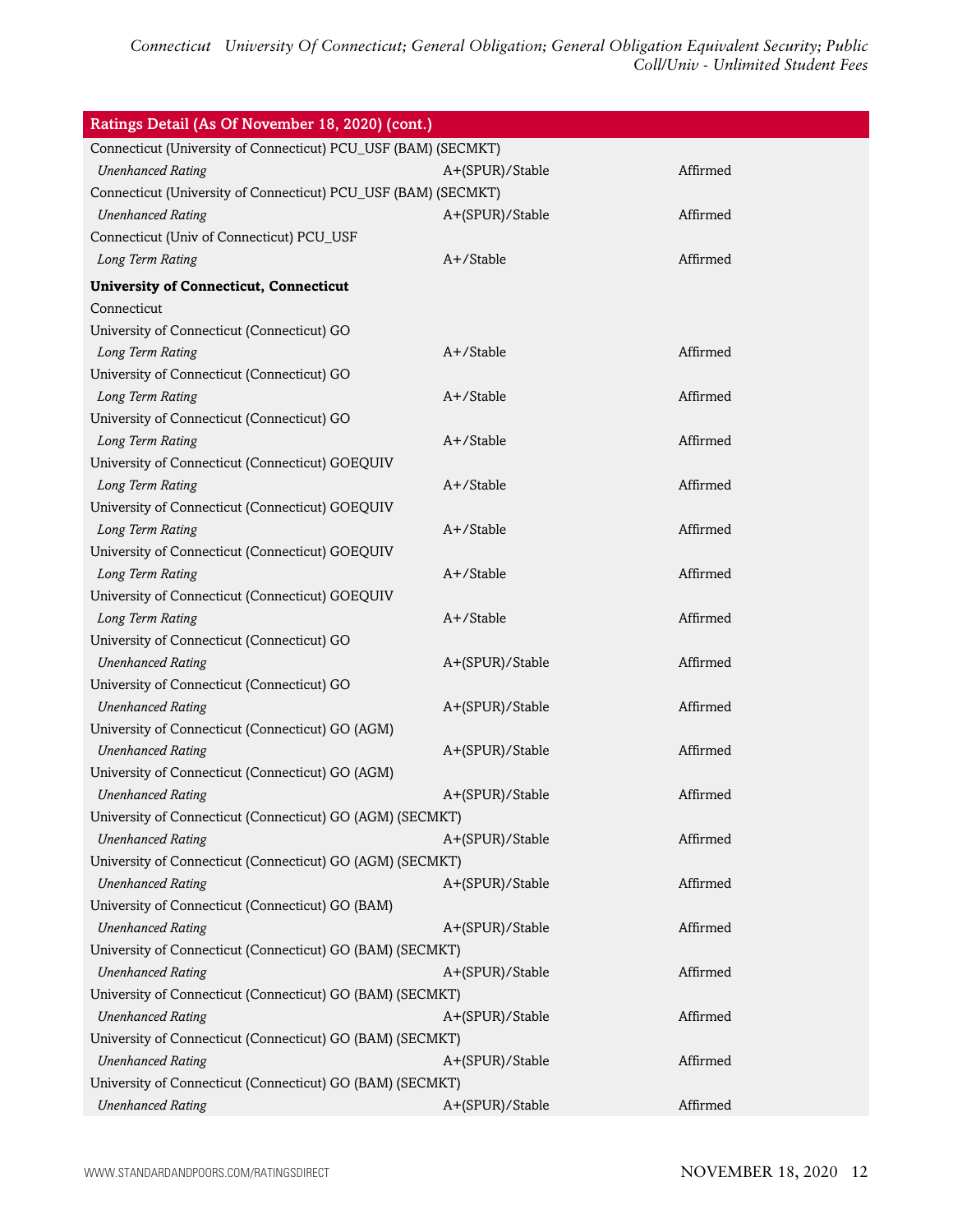#### Ratings Detail (As Of November 18, 2020) (cont.)

Many issues are enhanced by bond insurance.